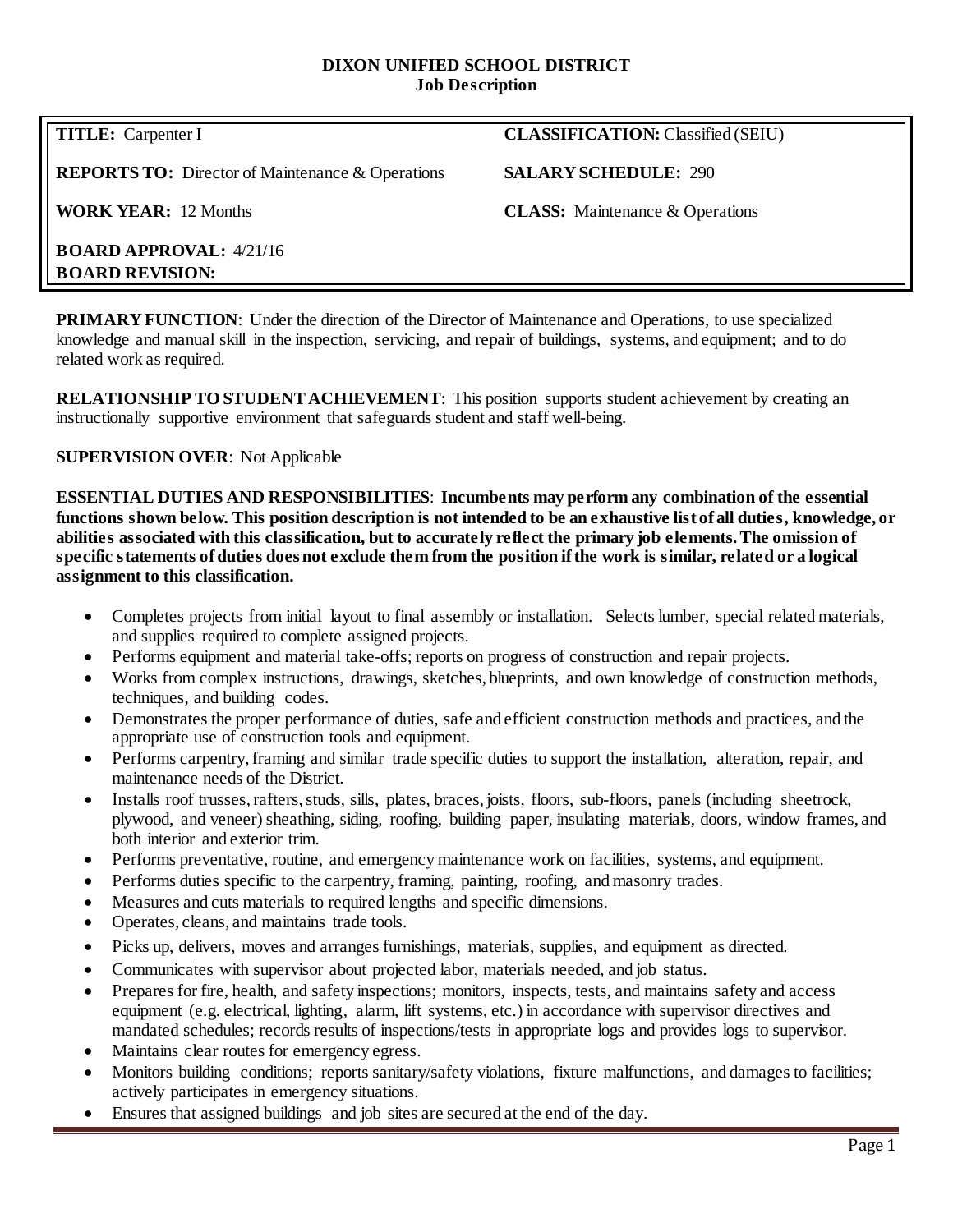- Anticipates and replenishes routine consumable supplies to avoid work schedule interruptions.
- Consults with supervisor to schedule work and avoid disrupting building activities except during emergencies.
- Prepares/maintains accurate records and submits required paperwork on time.
- Drives District vehicles between sites, vendors, and various locations in the performance of job duties.
- Maintains a standard of care for the supervision, control, and protection of students commensurate with assigned duties and responsibilities.
- Completes other reasonable duties as assigned.

## **TRAINING, EDUCATION, AND EXPERIENCE:**

- High school diploma or the equivalent; may be satisfied by appropriate experience and recommendations verifying sufficient knowledge and skills.
- Four to Six years' experience in building construction OR an equivalent combination of experience and education from which comparable knowledge, skills, and abilities have been achieved.
- Prior experience working in a public school setting preferred.

## **LICENSES AND OTHER REQUIREMENTS:**

- Requires a valid California Driver's License and insurable status by the District's carrier.
- Fingerprint/criminal justice clearance.
- Possession of a negative TB risk assessment certificate and, if risk factors are identified, a negative TB examination, that is no more than 60 days old and renewable at least once every four years.

### **KNOWLEDGE AND ABILITIES: The following outline of essential knowledge, abilities, and physical requirements is not exhaustive and may be supplemented as necessary in accordance of the job.**

### KNOWLEDGE OF\*:

- Construction methods, practices, and regulations.
- Construction industry safety practices and regulations
- Building systems
- Basic tools and advanced tools and equipment used in the construction industry
- Methods and practices followed in the maintenance of tools, machinery, and equipment.

#### ABILITY TO\*:

- Endure long hours, meet rigid deadlines, and perform tasks that require strenuous, physical exertion.
- Secure necessary tools and materials to complete the assigned work.
- Operate a variety of trade tools and equipment.
- Drive a pick-up truck.
- Maintain confidentiality of privileged information obtained in the course of work.
- Exercise caution and comply with health and safety regulations.
- Understand and carry out multi-step oral and written instructions.
- Form and maintain cooperative and effective working relationships with others.
- Sustain productivity with frequent interruptions.
- Maintain consistent, punctual, and regular attendance.
- Write to complete logs and keep records.
- Work both independently with little direction and as a part of a team.
- Meet District standards of professional conduct as outlined in Board Policy.

*\*Candidates should have fundamental working knowledge of these concepts, practices, and procedures, and the ability to apply them in varied situations.*